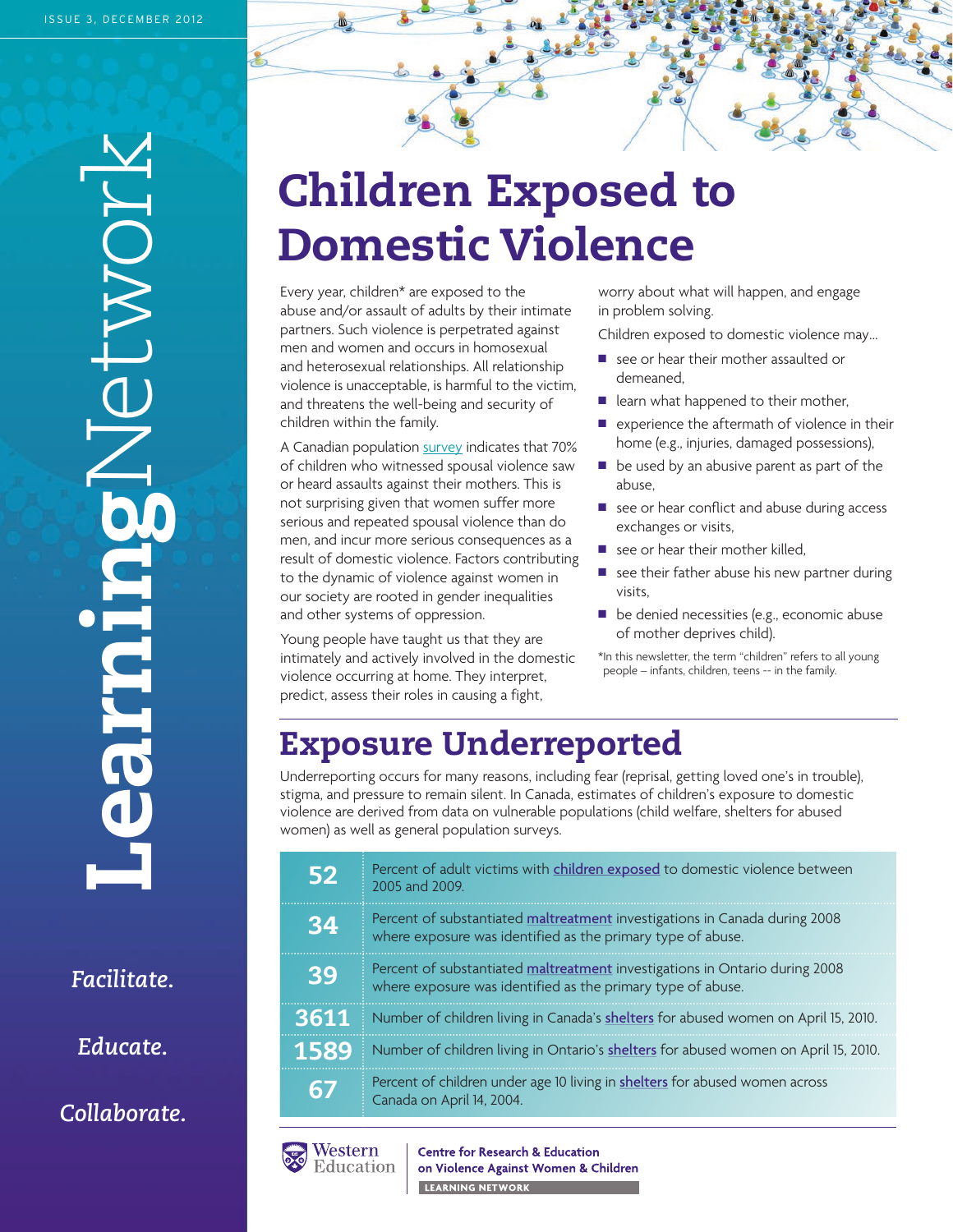## **Research on Children Exposed**

T[he research](http://www.learningtoendabuse.ca/sites/default/files/Graph_Children_Exposed.pdf) on children's exposure to domestic violence has burgeoned since the 1990s and has furthered our understanding of the emotional and behavioural difficulties affected children experience relative to their non-exposed peers, the different patterns of adjustment within groups of exposed children, the factors that appear to moderate children's adjustment, and interventions that benefit children.

#### Potential Impacts of Exposure to Domestic Violence

The majority of research has looked at quantitative differences in the adjustment of groups of children who were exposed to domestic violence compared to children who were not. Findings indicate that exposure to domestic violence is a risk factor for the development of difficulties for children of all ages.

- Physical (e.g., stomach aches; headaches; asthma; insomnia)
- Emotional (e.g., depression; anxiety; guilt; self-blame; PTSD)
- Behavioural (e.g., aggression; suicidal behaviours; alcohol and illicit drug use; truancy/early school leaving)
- Academic/Cognitive (e.g., distortions in attitudes and beliefs about violence and abusive behaviour; difficulty concentrating and learning)
- Social (e.g., isolated; difficulty trusting; may accept and/or use violence within peer and dating relationships)

Children may experience and display the above difficulties for reasons other than exposure to domestic violence (e.g., significant stressors such as death of a loved family member or pet; serious illness of parent; homelessness; marital separation; losses due to dislocation). **[Learn more.](http://www.phac-aspc.gc.ca/ncfv-cnivf/sources/fem/fem-2007-lele-pypo/pdf/fem-2007-lele-pypo-eng.pdf)**

#### Patterns of Adjustment

A small number of studies have looked at different patterns of adjustment within the population of children exposed to domestic violence. Results indicate qualitatively different adjustment patterns.

- $\blacksquare$  Internalizing difficulties (e.g., depression, anxiety)
- Externalizing difficulties (e.g., oppositional behaviour, conduct problems)
- Both internalizing and externalizing difficulties (e.g., depression and conduct problems)
- $\blacksquare$  No known adjustment difficulties (e.g., no symptoms at the time of assessment)

Some children do not appear to suffer adverse effects in response to exposure to domestic violence. Resilience to the effects of domestic violence has been linked to protective factors related to the child, his/her family, and the community. **[Learn more.](http://www.wolvesscb.org.uk/files/useful_links_and_publications/RIP%20-%20Children%20Experiencing%20Domestic%20Violence%20A%20Research%20Review.pdf)**

#### Factors Moderating Adjustment

- safety and well being of abused parent
- Violence characteristics (e.g., frequency, intensity, duration)
- Child characteristics (e.g., temperament, age, coping style)
- Environmental protectors (e.g., community supports, positive relationships with extended family)
- Environmental risks (e.g., co-occurring adversity such as poverty, child maltreatment, parental mental illness)

While estimates vary as to what proportion of children will experience harm, evidence suggests that impact is cumulative and that longer exposure, co-occurring adversity, and multiple losses from dislocation result in greater harm for children. **[Learn more.](http://www.lfcc.on.ca/what_about_me.pdf)**

### Traumatic Stress Reactions

Research shows that young people exposed to domestic violence are more likely to experienc[e traumatic stress](http://www.wolvesscb.org.uk/files/useful_links_and_publications/RIP%20-%20Children%20Experiencing%20Domestic%20Violence%20A%20Research%20Review.pdf)  [symptoms, w](http://www.wolvesscb.org.uk/files/useful_links_and_publications/RIP%20-%20Children%20Experiencing%20Domestic%20Violence%20A%20Research%20Review.pdf)hich can predict children's health independently of other experiences.

Evidence of traumatic stress reactions to domestic violence indicates the importance of assessing for and addressing trauma in interventions for children. The Child-Parent Psychotherapy program uses talk therapy to directly resolve trauma issues for both women and their children. An outcome evaluation, using random assignment, revealed that children who received [Child-Parent Psychotherapy](http://www.childhealthpolicy.sfu.ca/research_quarterly_08/rq-pdf/RQ-4-12-Fall.pdf) were six times less likely to be diagnosed with posttraumatic stress disorder (PTSD) than children in the comparison group (6% versus 36%).



### British researchers explore neurobiological impacts

Exposure to domestic violence and physical abuse has been shown to elicit heightened neural activity in children's [brains similar to that of soldiers](http://www.annafreud.org/news.php/77/maltreated-children-show-same-pattern-of-brain-activity-as-combat-soldiers) exposed to violent combat situations. Areas of the brain associated with threat detection were activated when exposed children viewed pictures of angry faces. This activation did not occur with non-exposed children. These particular brain areas have been associated with anxiety and may explain why children exposed to domestic violence are at an increased risk of developing anxiety disorders in adulthood.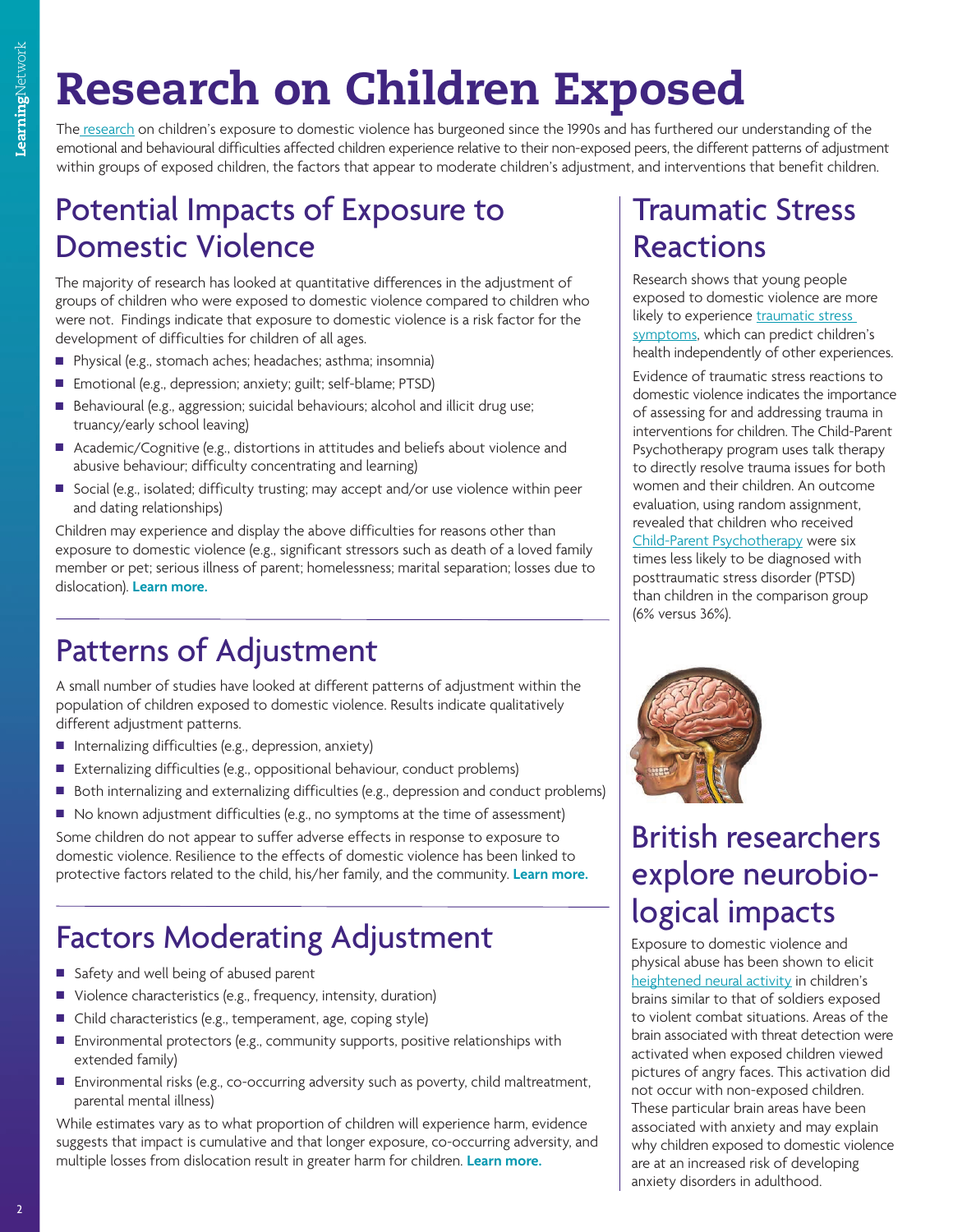#### First Nations Children



The *[Kiskisik Awasisak report](http://cwrp.ca/sites/default/files/publications/en/FNCIS-2008_March2012_RevisedFinal.pdf)* provides a context for understanding the overrepresentation of First Nations children in the child welfare system. This overrepresentation is positioned within the historical contextual background of institutionalized racism as well as the effects of historical violence, such as residential schools, the Indian Act, and other legacies of colonization. The resulting impacts have included the breakdown of family and community structures, intergenerational trauma, lack of opportunities for education and employment, and economic deprivation. These realities create vulnerabilities for children and their families, including increased risk for exposure to domestic violence.

#### **Safety for Adult Victims Protects Children**

Research suggests lethal risk to children is not distinguishable from lethality for adults in the context of domestic violence. Children's safety is inextricably linked to the safety of adult victims, usually their mothers.

**Children in Ontario Affected by Domestic Homicide (2002-2007)**

|    | number of children killed in the context of<br>domestic violence |
|----|------------------------------------------------------------------|
| 61 | number of children present during a<br>domestic homicide         |
| 16 | number of children who witnessed a<br>domestic homicide          |

Promising practices include safety planning for victims and children, risk assessment and management with abusive partners, and collaboration between systems and services (e.g., justice system, anti-violence agencies, child protection services, and child and family intervention services). **[Learn more.](http://www.learningtoendabuse.ca/sites/default/files/Children_in_Danger_of_Domestic_Homicide_0.pdf)**

#### Cumulative exposure linked to premature aging

Research has indicated that cumulative exposure to violence (i.e., exposure to 2 or more types of violence including domestic violence, physical abuse, bullying) shows an acceleration of telomere erosion from age 5 to 10 years. A telomere is a protective cap at the end of our DNA chromosomes. Throughout our lifetime, the telomere gets shorter and shorter with cell replication eventually leading to age-related diseases. Accelerated telomere erosion may explain the link between exposure to violence and poor health later in life. **[Learn more.](http://www.learningtoendabuse.ca/sites/default/files/Exposure_DV_Effect_Children_Brain_Development_Functioning_0.pdf)**

#### Exposure linked to delayed cognitive development

By studying a large sample of twins, researchers were able to control for genetic factors and isolate environmental impacts, such as domestic violence, while controlling for other adversity (e.g., child maltreatment). Results indicated that the more severe the exposure to domestic violence, the greater the suppression of IQ leading to delayed intellectual development for children. It is uncertain if the effects of exposure on IQ are long-lasting; however an IQ disadvantage when starting school can lead to poor academic performance and adjustment problems throughout life. These results suggest prevention of domestic violence would benefit neurocognitive development in children. **[Learn more.](http://www.learningtoendabuse.ca/sites/default/files/Exposure_DV_Effect_Children_Brain_Development_Functioning_0.pdf)**



### Honor our Voices

#### Learning from and Supporting Children

*[Honor Our Voices](http://www.honorourvoices.org/)* is an online training module, for social service providers, based on the direct experiences of children exposed to domestic violence. Learn from the "diaries" of David, Lucia and Alex. Each diary illustrates important themes around children exposed to domestic violence including: developmental impacts of domestic violence on children; effective safety planning; resiliency factors; intervention and prevention strategies; and shortand long-term support plans. The module is interactive and user-friendly and can be completed at your own pace.

### Help Children by Helping Women

A recent review of the evaluations of four intervention programs was published in the *[Children's Mental Health Research](http://www.childhealthpolicy.sfu.ca/research_quarterly_08/rq-pdf/RQ-4-12-Fall.pdf) Quarterly (2012)*. The outcomes of these randomized controlled trials, point to characteristics of programs that benefit exposed children:

- Addressing safety
- $\blacksquare$  Helping women access resources
- **n** Providing parenting education
- **n** Providing direct support to children

Programs that specifically addressed parenting significantly reduced behavioural problems in exposed children.

Additional research is required to help determine what interventions for children exposed to domestic violence will be most helpful for what children, in what dosages, and at what points in their development.